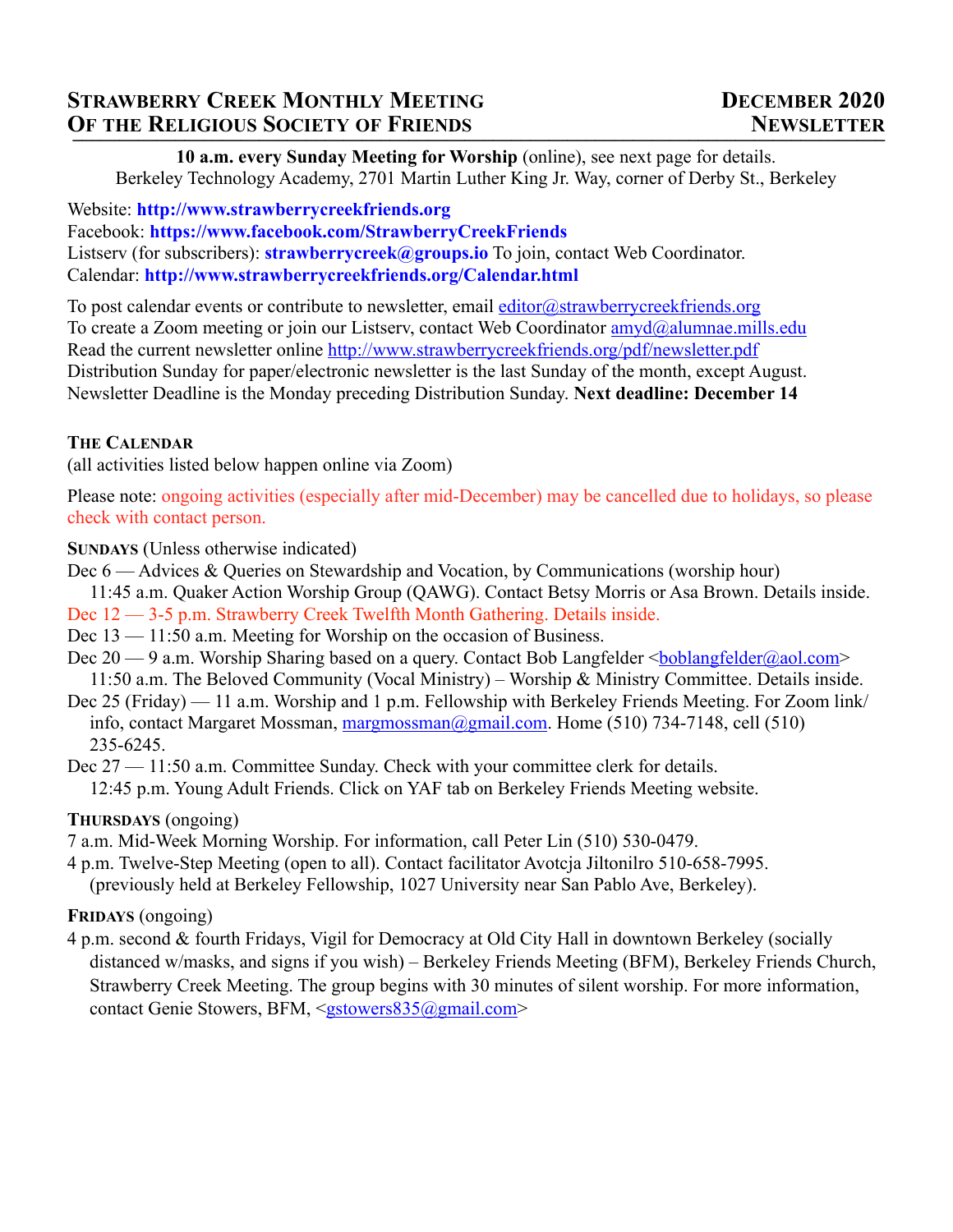### **Strawberry Creek Sunday Worship (Zoom)**

Strawberry Creek Friends Meeting meets for worship at 10pm Sunday mornings via Zoom. The "Virtual Meeting Room" opens earlier at 9:30 a.m. Our worship closes at 11 a.m., followed by holding in the light those in need, announcements, and online social time to informally share.

### **Berkeley Friends Meeting**

The Zoom link for Berkeley Friends Meeting Sunday worship may be found online http:// www.berkeleyfriendsmeeting.org

#### **Quaker Center Online Worship**

Daily online meeting for worship from 7:30-8 a.m. http:// www.quakercenter.org/meeting-for-worship/

### **The Beloved Community (Vocal Ministry)**

On Sunday December 20, 2020, the Worship & Ministry Committee welcomes all Friends/friends to our gathering on The Beloved Community. When we offer vocal ministry we serve the community. What does that mean? Please join us at 11:50 AM in the Zoom "room" (after Meeting for worship and social time). For more information, contact Rachel Findley or Judith Schumacher-Jennings.

### **Quaker Action Worship Group**

At 11:45am the first Sunday of each month, Quaker Action Worship Group comes together on Zoom. QAWG's mission is "To discern how our Quaker practice and tradition can more strongly and fully inform our political activism. We ask the question: how can we, how should we, live as Quakers right now?"

QAWG draws from Strawberry Creek Friends Meeting, Berkeley Friends Meeting, and Berkeley Friends Church. For more information, please contact Co-Convenors Betsy Morris or Asa Brown.

### **Twelfth Month Gathering (3pm December 12)**

This year's annual 12th Month Gathering is going to be special. About now we usually notice how early it's getting dark, and how chilly even the mid-day sunlight is. We especially value opportunities to savor the warmth generated by fellowship and hot cocoa.

These past months our Meeting has been amazingly resilient in transferring Quaker community from a 3-D to a 2-D flat screen. Our upcoming December festivity promises to continue this deft magician's trick.

We recognize that the holidays mean very different things to each of us, and emotions run the gamut from joy to sadness. A central theme in the afternoon will be our offering a personal gift of self in some way. We're asking that each individual take a few minutes (no more than three) to briefly share an item or story that particularly evokes the holiday spirit to them.

What you share need not be "festive" but simply heartfelt: a small toy you've treasured since childhood, a homemade drawing or card, a memory of a favorite dish your parent made, or a poem that especially captures the spirit of winter. Or take advantage of the unique viewing angle of Zoom to give us a quick tour of your garden, your wall hanging, or your recently remodeled bathroom! Maybe you'd like to sing or lead a carol for us. And of course, it's okay to "come as you are" and pass on sharing.

Either way, please join us in celebrating the close of 2020 on a high note at the 12th month Gathering, Saturday, December 12, 3-5 p.m. (Meeting zoom link will be provided closer to the event).

If you already know what you're planning to share, please let Barbara Birch know so she can creatively intermix the sharings to maximize variety. It's also okay to just show up and be spontaneous. Her contact is birchcarl@live.com

Finally, we know how integral food is to celebrating. Since Zoom hasn't yet enabled us to "pass the potatoes please", we're offering the next best thing. If you have a favorite Holiday treat (or any kind of food favorite), send your recipe (pictures are an added plus) to Shelley at sheltenan@att.net. Please send recipes in Word format, if possible, to make it easier to assemble a collection, and send no later than December 6.

#### *Come as You Are* **Bible Study**

One hour *Come As You Are* Bible Study is offered at 9 a.m. Mondays and Thursdays via Zoom. For more information and/or the Zoom links, contact Jay Cash <jonahcash@gmail.com>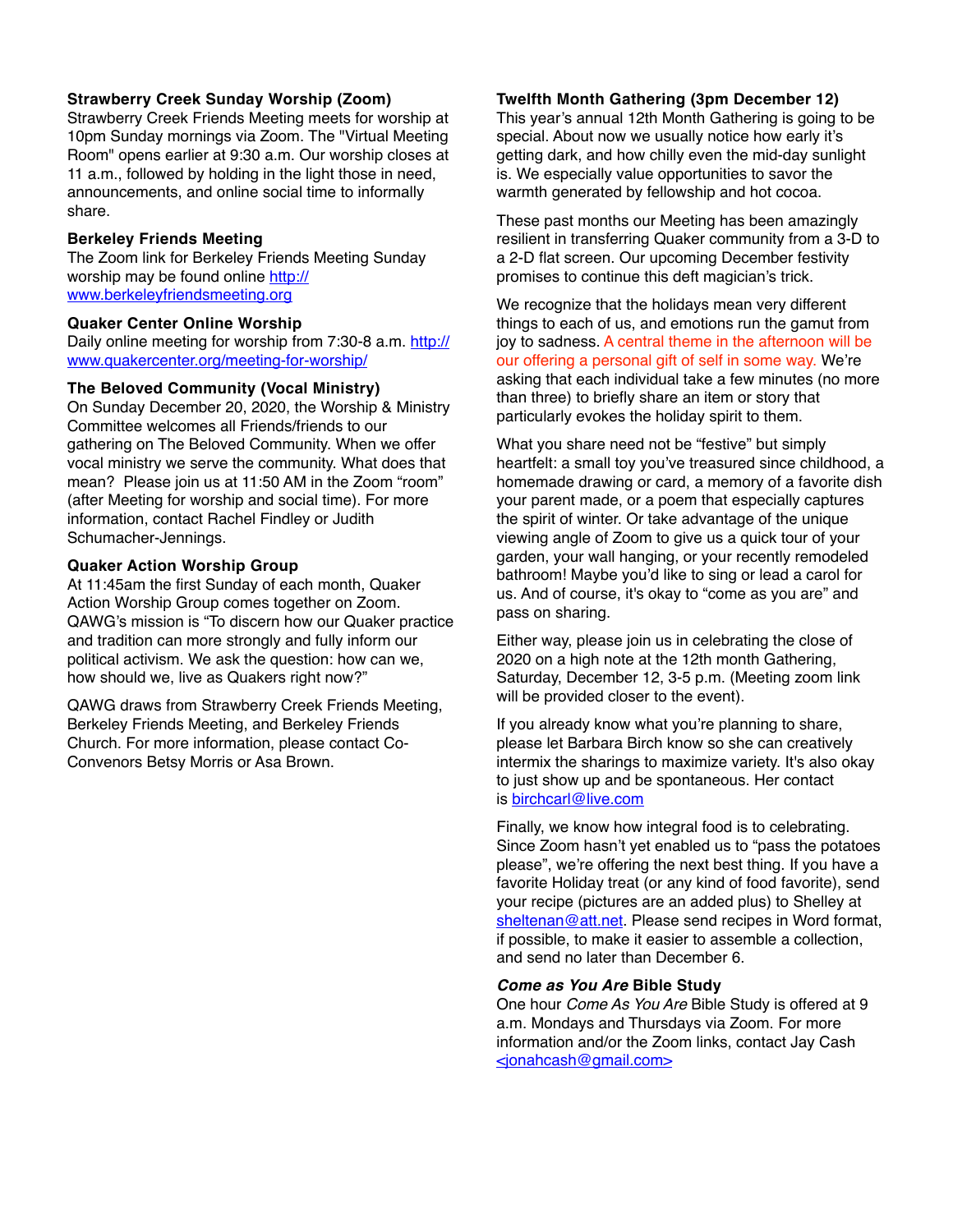## **Visit Pendle Hill (online)**

Many of us have heard for years about how special Pendle Hill is, but we haven't been able to manage the trip to Pennsylvania. Pendle Hill https://pendlehill.org is offering its rich array of programs online:

- Dec 4-6 Opening to the Heart of Worship
- Dec 7 Healing Ancestral Trauma: What is Epigenetics and Why Does it Matter?
- Dec 9 Pendle Hill's Reading Group (*Nonviolent Direct Action as a Spiritual Path*, PHP #424)
- Dec 28-30 What Love Requires: Heart-Opening Practices for Mindful Awareness, Peace, and Compassionate Action (registration deadline 12/20/20)
- Dec 28-30 The Creative World of Beethoven (registration deadline 12/20/20)
- Jan 5-26, 2021 Painting Ourselves in God's Love

**Friends Peace Teams (international webinars)**  On December 4 (6 p.m. Pacific) and December 5th (6:30 a.m. Pacific), the Friends Peace Teams is offering *The Power of Goodness/Equality of Humanity: Bridging Divides*, a collection of true stories from around the world of how people reacted peacefully and nonviolently to people who had threatened or hurt them.

On December 6 (2 p.m. Pacific) Friends Peace Teams offers *Roots of Injustice, Seeds of Change: Toward Right Relationship with Native Peoples*.

Friends Peace Teams is a Spirit-led organization working to develop long-term relationships with communities in conflict around the world to create programs for peace building, healing and reconciliation. After witnessing the suffering in Bosnia and Herzegovina, in 1993 Quakers from several North American Yearly Meetings wanted to make every Friends Meeting and Church a center of peace and reach out to people suffering from war and violence everywhere. Learn more https://friendspeaceteams.org

### **Quaker Voluntary Service – Young Adults**

Quaker Voluntary Service (QVS) is a year-long Fellowship program in which young adults (age 21-30) build intentional community, work full time at social service and social change agencies, and explore themes of spiritual and personal growth with local Quakers. Fellows are placed in Atlanta, Boston, Minneapolis/St. Paul, Philadelphia, or Portland, Oregon. QVS Fellows receive housing, health insurance, \$125/ month stipend, and other benefits. The program year runs from late August through the end of July.

Priority for applications received by March 15, 2021. Learn more https://quakervoluntaryservice.org/apply

### **Richard Marple – beekeeper and Friend**



Richard H. Marple attended Strawberry Creek Meeting for many years. Born in 1929 in Macomb, Illinois, he passed here in Berkeley during August 2020.

Richard's devotion to bees was well known, and to honor his life's work, the Marple Beekeeping Trust has been established

(MarpleBeekeepingTrust@sonic.net).

His bee collection, including beekeeping antiquest, is scheduled to go to Patrick Ranch Museum is located in the heart of almond country and has a 100-plus year collection of antiquities. All told, the Marple collection included 275 separate pieces from around the world. Marple took care to write notes on each piece of history. Learn more https://www.patrickranchmuseum.org/

### **College Park Quarterly Meeting**

The College Park Quarterly Meeting website (collegeparkquarterlymeeting.org) archives Quarterly minutes and posts lots of other key CPQM documents. On October 16-18, 2020, CPQM met and "Quick Notes" were taken by CPQM Clerk Barbara Babin. These notes have been reviewed for accuracy by our own Strawberry Creek Meeting CPQM representative Carl Magruder (who attended) and are printed below. Carl adds that the next (winter) CPQM is January 16, 2021 (Saturday) "at" Berkeley Meeting (via Zoom).

## **Fall 2020 CPQM "Quick Notes"**

The theme for the fall gathering of College Park Quarterly Meeting was "Walking Together In The Light." The October 16-18 session was held via Zoom, giving participants the opportunity to join in for as many of the weekend activities as they wished to. It was noted that, in addition to flexibility, virtual gatherings offer the advantage of accessibility for those who can no longer travel long distances. It was also noted that the lack of hugs, group singing, and informal conversations over delicious meals were sorely missed.

At this quarterly meeting, 106 people attended, including 4 children. We regret that because the teens are required to spend so much time online for school programs, a virtual gathering has little appeal for them. We also regret that there were no attenders from Fresno, Mendocino, Napa, Redding and Visalia.

Worship and worship-sharing gave us multiple opportunities to engage with Spirit and one another. Friday evening began with a programmed meeting for worship in which the song "Inch By Inch" was followed by a story, The Curious Garden, by Peter Brown. Children were invited to respond to the queries first. After saying goodnight to the children, adults went into breakout rooms to hold worship-sharing on the same queries. Saturday afternoon held another rich worship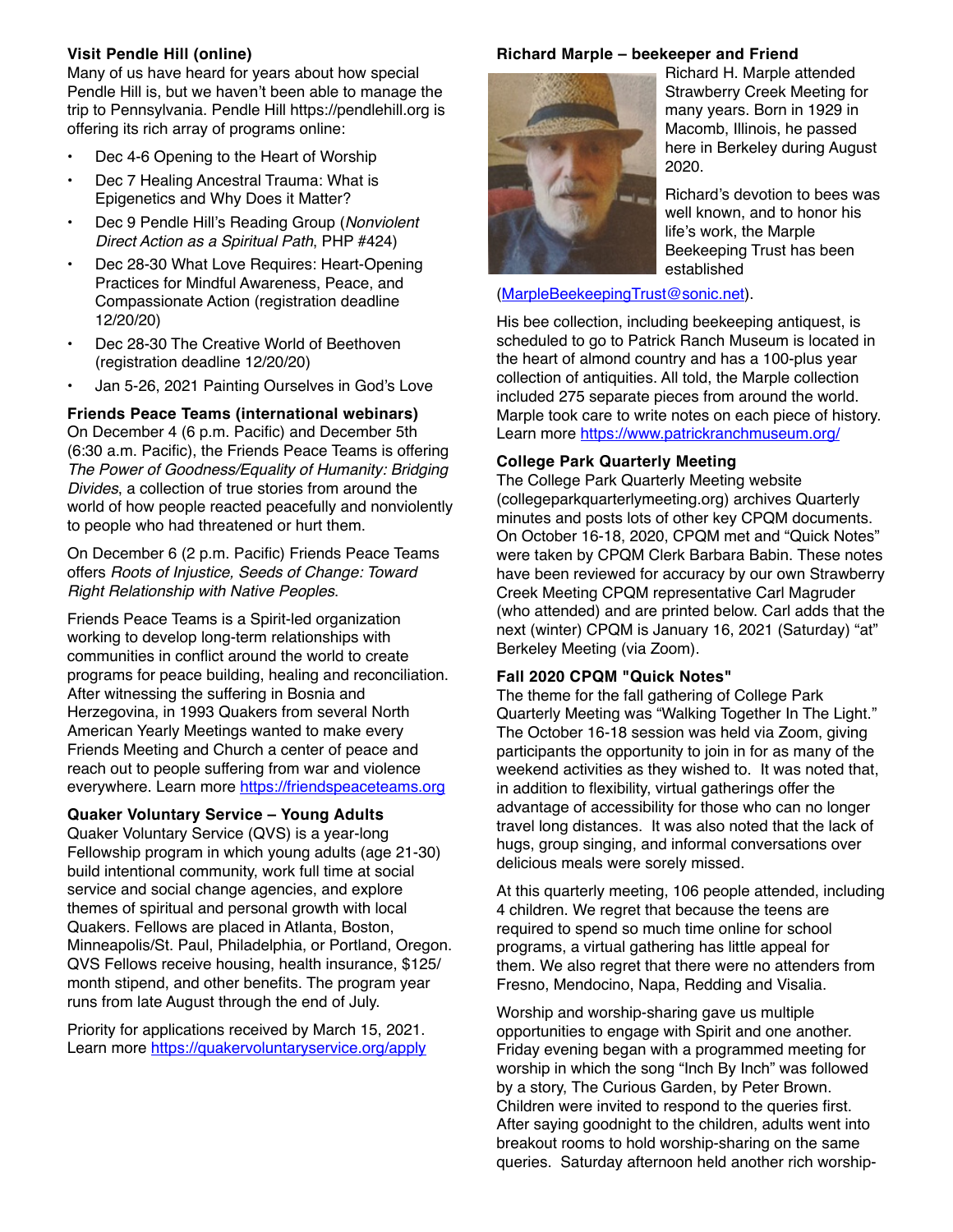sharing session for adults. Saturday and Sunday morning worship sessions were well attended.

There were two children's sessions, one on Saturday afternoon and one on Sunday morning. The children heard the Noah's Ark story, shared singing and dancing, and made a recipe.

As we began Saturday morning plenary, we were greeted by Shelly Covert, from the Nisenan Tribe, who were the original inhabitants of the land around Sierra Friends Center. For several years now, a relationship has been building between Sierra Friends Center and the Nisenan Tribe. Shelly told us of the revival of the Nisenan language, the weight of responsibility placed on her as a spokesperson, the need to walk with integrity and morals, and the hard work of living in alignment with Spirit and earth. She closed by sharing a sacred song.

At various points during the weekend, we heard updates from all three corporations under our care: an extensive report, film sequence, and interest group from College Park Friends Educational Association (CPFEA), the body that guides Sierra Friends Center; a slide show update from Ben Lomond Quaker Center; and a short report from Friends Association of Services for the Elderly, the body that guides Friends House. All three of these organizations were affected by fires during August/September.

CPFEA has had a very difficult year because of the need to respond constantly to crises...from the closures required by COVID-19 to the recent fire. There had been hopes for a modified summer camp program, but those plans had to be canceled. Camp staff was used, instead, to do maintenance on campus. Some financial recovery was possible through a PPP loan, which will be converted to a grant, as well as some very generous donations.

As nearly half of the structures were burned, the fire interrupted plans to sell the property to a friendly buyer, who might lease the property back to CPFEA for its educational programs. They are waiting for assistance from FEMA to clean up burned building sites and are organizing to clean up the land and do the necessary (and urgent) erosion control before the winter rains. Fortunately, there is good insurance. Volunteers, donations, and additional board members would be most helpful. Weekend work projects can accommodate 12 volunteers due to COVID restrictions.

The question was raised as to whether CPFEA might consider partnering with the Nisenan tribe in some way or donating land to them. In their report and interest group, board clerk Sandra Schwartz (SF), and director Marty Coleman-Hunt expressed willingness to engage in conversations on these ideas. One Friend who worked at Woolman for a number of years spoke, wondering whether the ground has anything to say and what would John Woolman do? Individual Friends and monthly meetings should contact the board with any suggestions as to how CPFEA might move forward.

Although CPQM supports boards of the organizations we care for, their boards are autonomous. The quarter (and individual Quakers and meetings) can advise and influence the boards, but the quarter does not control their decisions. A document explaining these relationships is at collegeparkquarterlymeeting.org

Ben Lomond Quaker Center was evacuated because of the CZU Lightning Fires, and, though acreage burned, no major structures were lost. The one blessing of the COVID shut down is that the maintenance manager was able to clear brush around the perimeter of the areas where the buildings are, which probably helped. In addition, the Ben Lomond Fire Department did a great job defending the Center and the adjacent Sequoia Center. Quaker Center lost a woodshed and about twoyears worth of firewood, and sustained damage to about 1800 feet of water lines, so they are using well water. Quaker Center programs are currently being held virtually, and they are closed to onsite group reservations, but will be open for personal retreats beginning November 1. There has been a serious reduction of income because of the pandemic and fire...donations are greatly appreciated.

Friends House did evacuate for about 8 days because of the Glass fire, but did not suffer any damage. The evacuation process was well planned, and both the evacuation and the return went smoothly. Residents returned home to clean refrigerators, which staff had emptied for them because of a power outage.

Five interest groups were held in two time slots: Meeting for Healing; Religious Education for the 21st Century: Teaching What Friends are Now; Responding to Injustice through Public Policy (FCLCA); Rising from the Ashes: Sierra Friends Center and CPFEA; and What is Our Quaker Witness in These Troubled Times?

We did have a virtual Family Night on Saturday night, and heard some intriguing stories, lovely songs, and also saw some gorgeous photographs and delightful art work.

We had little time for announcements this year, so experimented with using the Western Friend's discussion group. To see additional information about Sierra Friends Center, as well as resources from the interest group on What Is Our Quaker Witness in These Troubled Times, and other CPQM announcements click on this link https:// westernfriend.discussion.community/ and scroll down to College Park Quarterly Meeting.

For minutes, reports, or more information about this gathering and other work of the Quarter, please go to our Quarterly Meeting website (collegeparkquarterlymeeting.org).

Faithfully yours,

Barbara Babin, Clerk, College Park Quarterly Meeting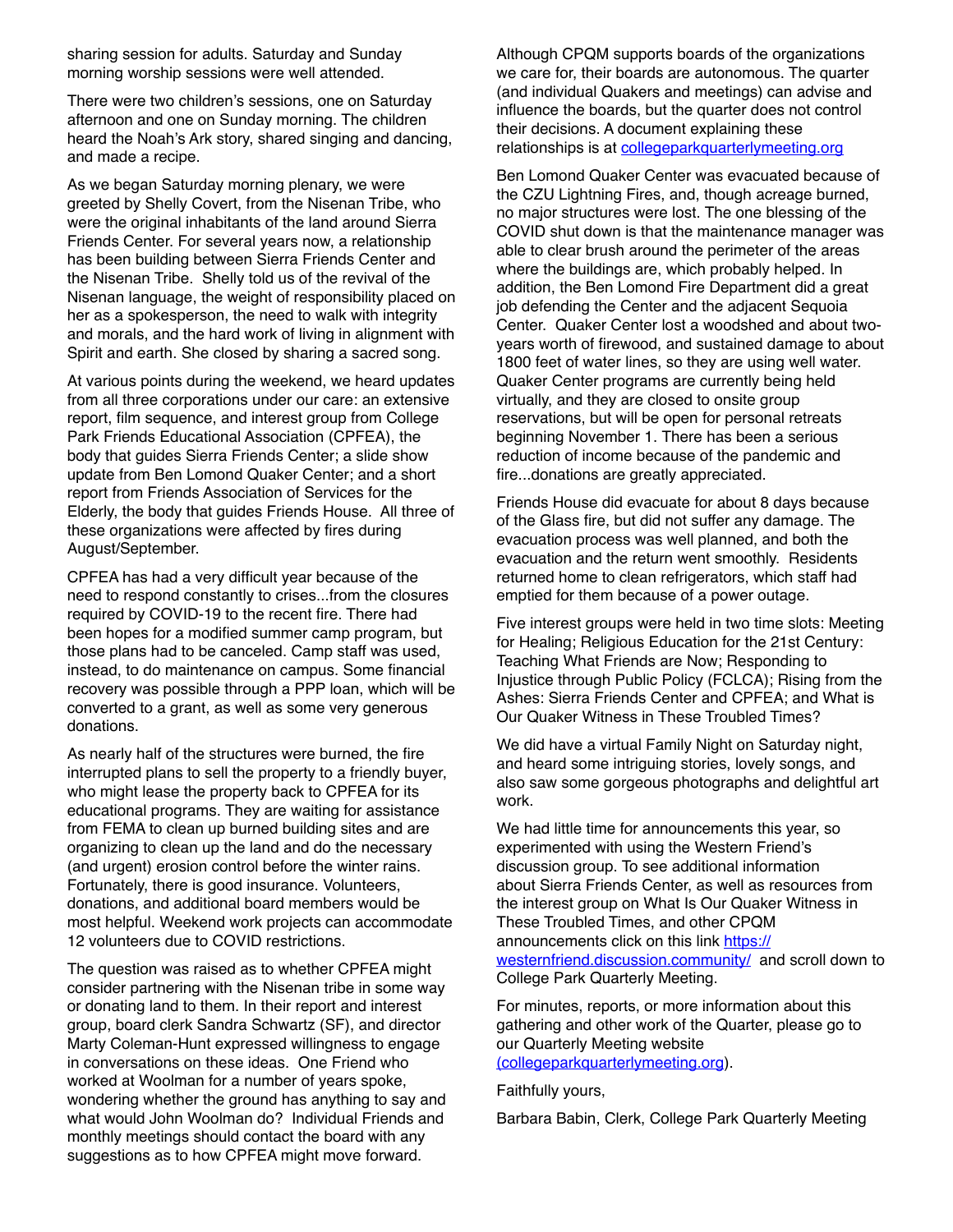### **Spotlight**  (someone in our community)

### **MARY BAYARD WHITE**

*I believe in the magical power of the creative process,*

*the creative art flux that can bring diverse people together to work and learn from each other and nature. It is the power that can bring forth the best in each individual … curiosity, collaboration, hope, humor, appreciation, affection, some of my favorite states of being. — Mary White's Artist Statement* http://marywhiteglass.com

> *If I could tell you what it meant, there would be no point in dancing it. — Isadora Duncan*

#### **Roots**

Mary grew up as a Quaker. The father of Mary White is Gilbert White, a convinced Quaker and water resources expert, who has been referred to as "the most renowned geographer internationally of the twentieth century."

While still in the process of completing his doctorate at the University of Chicago, in 1934 her father moved to Washington D.C. to assist in solving the national problem of flooding. He was a pioneer in warning about the inherent risks in attempting to bend nature to serve human

structures and development. As advisor to President Franklin D. Roosevelt, he cautioned that – instead of moving water away from people, people should move away from water: "Floods are acts of God, but flood losses are largely acts of man."

When World War II broke out in 1942, Mary's father wanted to contribute in a manner consistent with his beliefs as a convinced pacifist. After eight years in Washington D.C., he quit to go overseas to do relief work in Vichy, France, where he worked in coordination with Quakers to help those fleeing the Nazis. He was caught by the Germans Nazis and interned in Baden Baden until the end of the war.

Mary's mother Anne White, grew up in Washington, DC, attended the exclusive private girls Miss Madeira Boarding School followed by a "coming out" party and Vassar (New York). She had strong women models close at hand; her female relatives were suffragettes. Despite her suffragette aunts, Her Episcopalian family were surprised when she started attending Washington DC Florida Friends Meeting and met and married Gilbert White, a mid-westerner of modest means, who was also a convinced Quaker.

From 1946 to 1955 Mary's father Gilbert White was President of Haverford College, Pennsylvania. Sharing his pacifist convictions and his visions as a geologist, Mary's mother tirelessly devoted much of her life to supporting his professional goals and managing their



busy social life, what with colleagues and college students frequently gravitating to their house. The story is told that in 1955 Margaret Mead came to dinner and said "Gilbert, now that you are a school administrator, you will never go back to science". That night he talked to Mary's mother Anne, saying he knew he must go back into water resources research, as the work was too important not to pursue. Shortly thereafter he refocused his attention on water resource policy by joining the University of Chicago, where he became Chair of the Geography Department.

One time in a heart to heart talk with her mother Anne White (during a Gloria Steinham phase of Mary's life), Mary asked her mother if she ever felt she had had to sacrifice her own dreams in order to further her husband's career. Mary's mother responded "I'm doing what I want to do and it brings me joy." As her husband's partner and teammate, Anne White coauthored with her husband the book *Drawers of Water: Domestic Water Use in East Africa*, (1958). She had many of her own interests – in Boulder, Colorado the Anne White Trail is named after her.

Her father's values again precipitated a significant professional transition when, during the Vietnam War, he sided with University students, which put him at odds with the administration and prompted his departure. Well-known Quaker economist Kenneth Boulding and wife Elise urged him to come to Colorado, and with his encouragement, Gilbert found job as head of the University of Colorado Institute for Behavioral Sciences and her parents moved full time to Colorado.

Looking back, Mary notes that she learned from her father the importance of work as an expression of core values, even when it meant compromising professional achievement. It was also true that, while being the daughter of such a highly esteemed famous scientist was an incredible blessing, Mary was determined to establish her own independence and identity.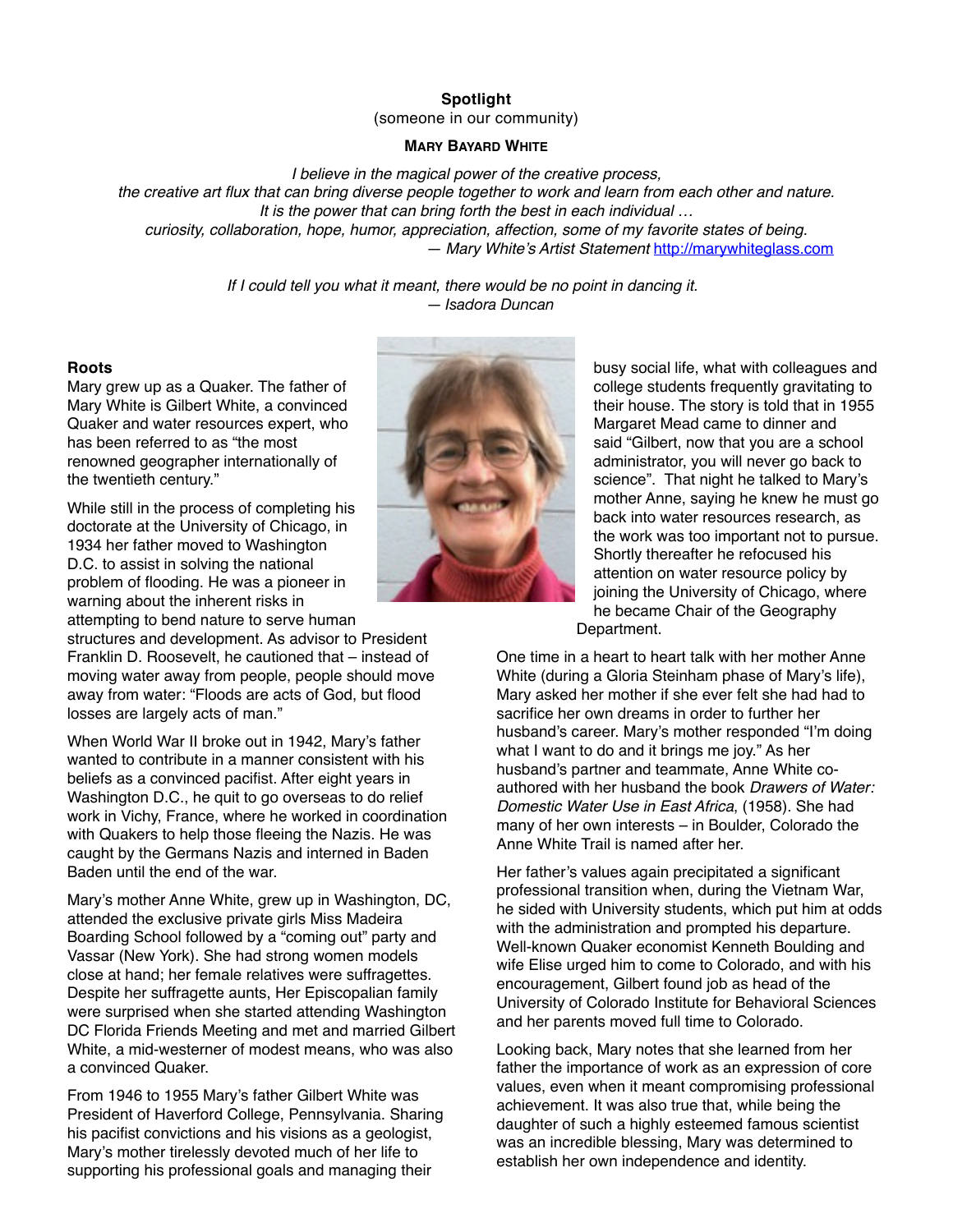To learn more about Mary's father, check out his biography *Living with Nature's Extremes, the Life of Gilbert Fowler White* (2006) by Robert Hinshaw. Also check out the description of the Gilbert White Flood Memorial (an 18-foot high cast glass sculpture) in Boulder, Colorado, which his daughter Mary White designed and constructed [https:// directory.weadartists.org/colorado-marking-floods].

#### **Learning & Teaching**

Mary was born in Haverford, Pennsylvania and grew up on the South Side of Chicago. As a little girl, she says



she was drawn to materials and motion. During her childhood Mary acquired an abiding love of nature and strong commitment to care for the earth. Her early memories include many hours exploring the Haverford College campus – from the nearby duck pond and cricket field – and many car trips to trudge

around as her father sought to identify where the soil was vulnerable to water erosion/flood.

During her high school Scattergood Boarding School years, she helped with the farm, biked and hiked everywhere, and expressed herself in a variety of art mediums, from ceramic mugs, to enameled earrings, to chicken drawings. She has an especially fond memory of her father's determination that his children work on a ranch. He found a ranch near Boulder, Co where they started going every summer after they moved to Chicago, (till her parents moved to Colorado.). Within 24 hours of arriving, she recalls (at age eight) being put on a horse and sent off on a cattle drive! To this day Mary is drawn to the stimulus of new places, diverse people, travel, and a love of maps.

In 1965 she studied Humanities at Earlham College, Richmond, Indiana, followed by the Summer Program in Art History & Ceramics at the University of Colorado in Boulder (1965) and the University of Chicago, Illinois (1966).

In 1967 she continued her studies in Oakland at the California College of the Arts (CCAC), formerly, California College of Arts & Crafts. There she earned her Bachelors in Fine Arts (BFA) in Spatial Arts and Ceramics, which included a year (1968-1969) studying ceramics in CCAC's El Molino/CCAC Mexican Program, Erongaricuaro, Michoacan, Mexico.

For the next eight years, she taught half time screen printing, graphic design, drawing, and painting at Oakland High School and started her own hot glass blowing studio. She then returned to CCAC to earn her Masters in Fine Arts (MFA) in Glass and Painting.

This masters degree prepared her to run the Glass Area in the School of Art and Design at San Jose State University (SJSU), which she did for nineteen years until retiring in 2005. Even after retiring from SJSU, she continued until 2012 to develop and co-head the glass studio at the Crucible in Oakland.

Since "rewiring" (Mary's word for retiring), Mary remains actively engaged in art and mentoring. She currently serves as Board member of the Women Eco Art Dialogue (WEADartists.org) and helps create exhibitions and events related to Eco art. She believes that combining art making and environmental study is a healing magical process and potion that guides people to new mutual understanding and helps them to find their true spirit.

Throughout her life she has intentionally chosen not to be a full-time glass artist. Explaining her decision to always be teaching students at least part-time, Mary said "I've never done art work as a solo venture. Teaching art to students is how I impact the world, and opening up students up to values, culture, and community." She sees teaching as not just about imparting a skill, but helping students become a whole person, which is key to the world becoming a better place. She comments that she does not regret being fully devoted to the development of her own art, although it has limited the extent to which she has been recognized in the art world.

#### **The Artist**

Mary White first came to Strawberry Creek Friends Meeting in the 1980's. Her success in our Children's Program was no surprise given her creativity and strong commitment to art as a door to becoming a whole person.



This is her description of the qualities that drew her to sculptural forms, and the medium of glass: " Glass holds metaphors for living in balance: The abilities and characteristics of glass: polarities and dichotomies: interior edges, reflections, transparency, magnification, brittle and molten, sharp and dull, smooth and rough, opaque and clear, rapid transformation to many forms."

Mary consciously integrates her values into her artistic projects in sourcing her materials. For example, she only uses recycled glass, e.g., a Richmond nursery was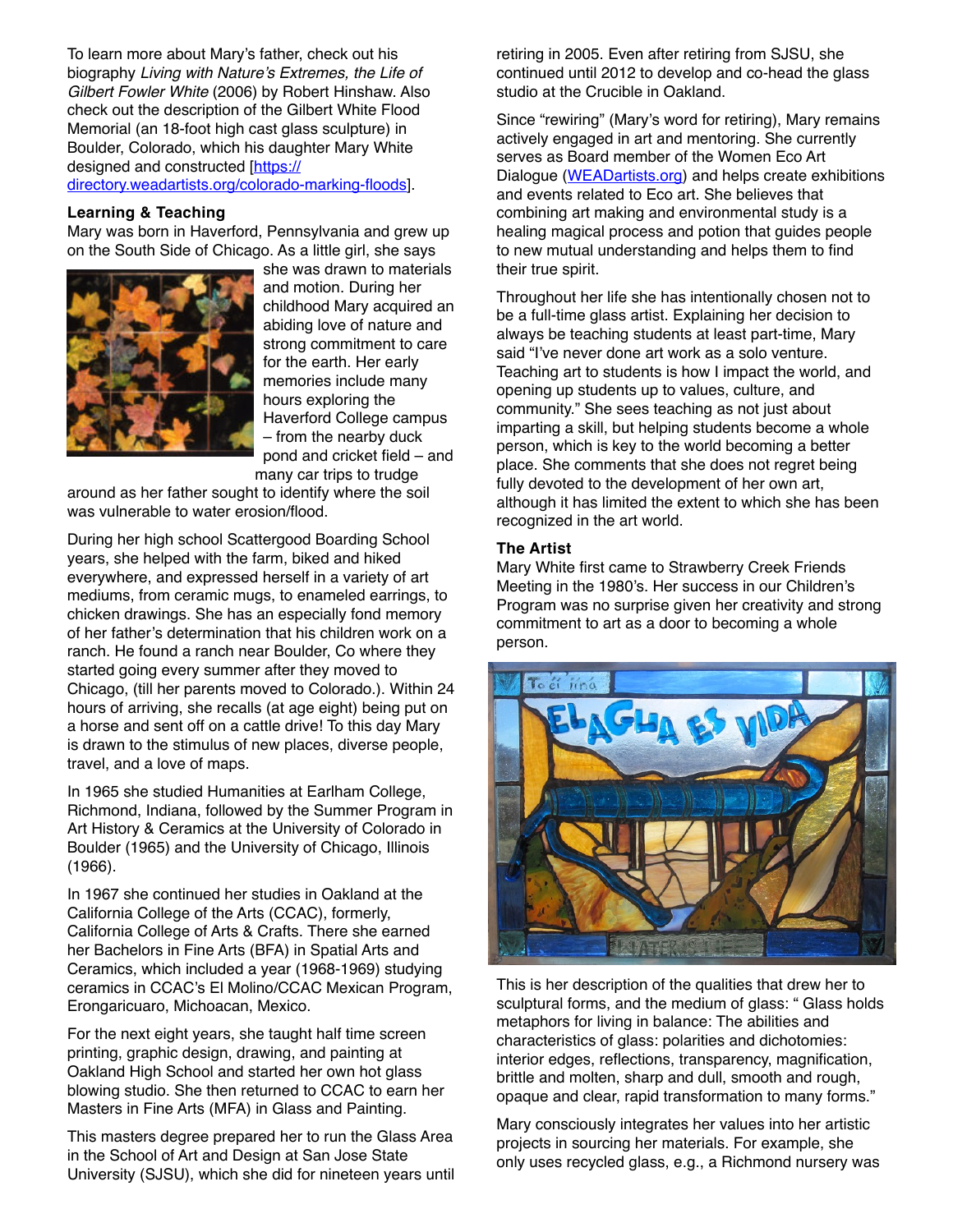scheduled for demolition not long ago and she has eagerly salvaged the greenhouse sheets of glass. For years she has collected scrap metal – current projects include using these scraps to make urban bird baths to accommodate wild birds.

In addition to art projects mentioned elsewhere, these are samples of her work (for more, go to her website http://marywhiteglass.com):

- In 2009 she lectured at The Studio, Corning Museum of Glass, Corning, New York, and that same year was appointed a Fulbright Scholar to teach at the National College of Art and Design in Dublin, Ireland, where for nine months she taught ceramics, glass and metals students an experimental critical thinking seminar.
- From 2013-2015 at St. Mary's College, Mary taught the January Term "Art in the Garden" class, making environmental art in the permaculture garden, including designing and building a nature trail with 28 ceramic mosaic markers.
- In 2018 she and a collaborator constructed three 18 ft. high outdoor metal/glass sculptures in the form of

diodes and transistors, installed on the site of the historic Shockley Lab on San Antonio Road in Mountain View, in commemoration of the Silicon Valley birthplace.

• In 2019, she completed a large collaborative project involving ten stained glass windows commissioned by

> the Akataka Tribe in the Grand Bayou, Louisiana (south of New Orleans) for their church, which was finally reconstructed by Mennonite volunteers after having been destroyed by the Katrina hurricane. Mary worked with teenagers in the tribe, so the beautiful windows in the church were truly a community contribution.

• Currently, two of her photo collages related to nuclear warfare are being shown in the Women Eco Art Dialogue Iranian/U.S. exhibit *Emotional Numbness: The impact of war on the human psyche and ecosystems*.

#### **Ghosts**

Mary's connection with Ghost Ranch, New Mexico, completes a circle. When she was growing up, her father annually took the family to Ghost Ranch for family reunions and organized the Ghost Ranch sessions at Rocky Mountain Yearly Meeting. A few years ago Ghost Ranch (home of Georgia O'Keefe) invited her to teach a glass-making class. However, shortly before she was to start, on July 7, 2015, a large storm triggered a flash flood. The glass shop was one of several facilities swept away at the Ghost Ranch art education and retreat center. For the next few years, Mary helped redesign a new glass studio, and when it was ready to occupy, she asked a native American glass-blower to partner with her in order to honor cultural traditions.

Unfortunately, Mary was only able to teach at Ghost Ranch one year. Suddenly, nature intervened again and the glass-making classes again had to be cancelled, this time due to the global pandemic corona virus.

Even so, the most significant event this year occurred May 27, 2020, when Jerry Michelin Sears her longtime partner of 32 years, died peacefully in their home, which he built with Mary. As background, at age seventeen Jerry joined the Navy and in 1957 witnessed at close range 22 atomic bomb tests near Enewetak Islands (his proximity led to radiation-related illnesses that ultimately caused his death). Following Navy duty, Jerry became a machinist, building satellite parts including intricate hinges. After the moon landing, the aerospace contracts ended, and Jerry was asked to make gun parts. He said



he would not build weapons. He was fired and blacklisted in the industry. (A follower of Gurdeiff, Jerry held deep core values that occasionally sparked work conflicts in his work life, reminiscent of Mary's father). Later Jerry moved to northern California (where he met Mary), and found work as a carpenter, saw filer, and fine furniture maker (Jerry built the large cabinet used at B-Tech for our Meeting's First Day supplies). In memory of Jerry, Mary and friends made a short film about Jerry as an "atomic vet" in 2014 and an egg shell installation in 2020. Donations in honor of Jerry may be sent to www.veteransforpeace.org

So right now is a time of transition and reflection. During this last year, besides Jerry, three other close family members have passed (her brother, her sister's spouse, and her male cousin).

Nevertheless, there is also a bright new energy in her home – her new boarder is a nineteen-year old mechanical engineering student from Beijing, and she enjoys his youthful spirit and good cooking.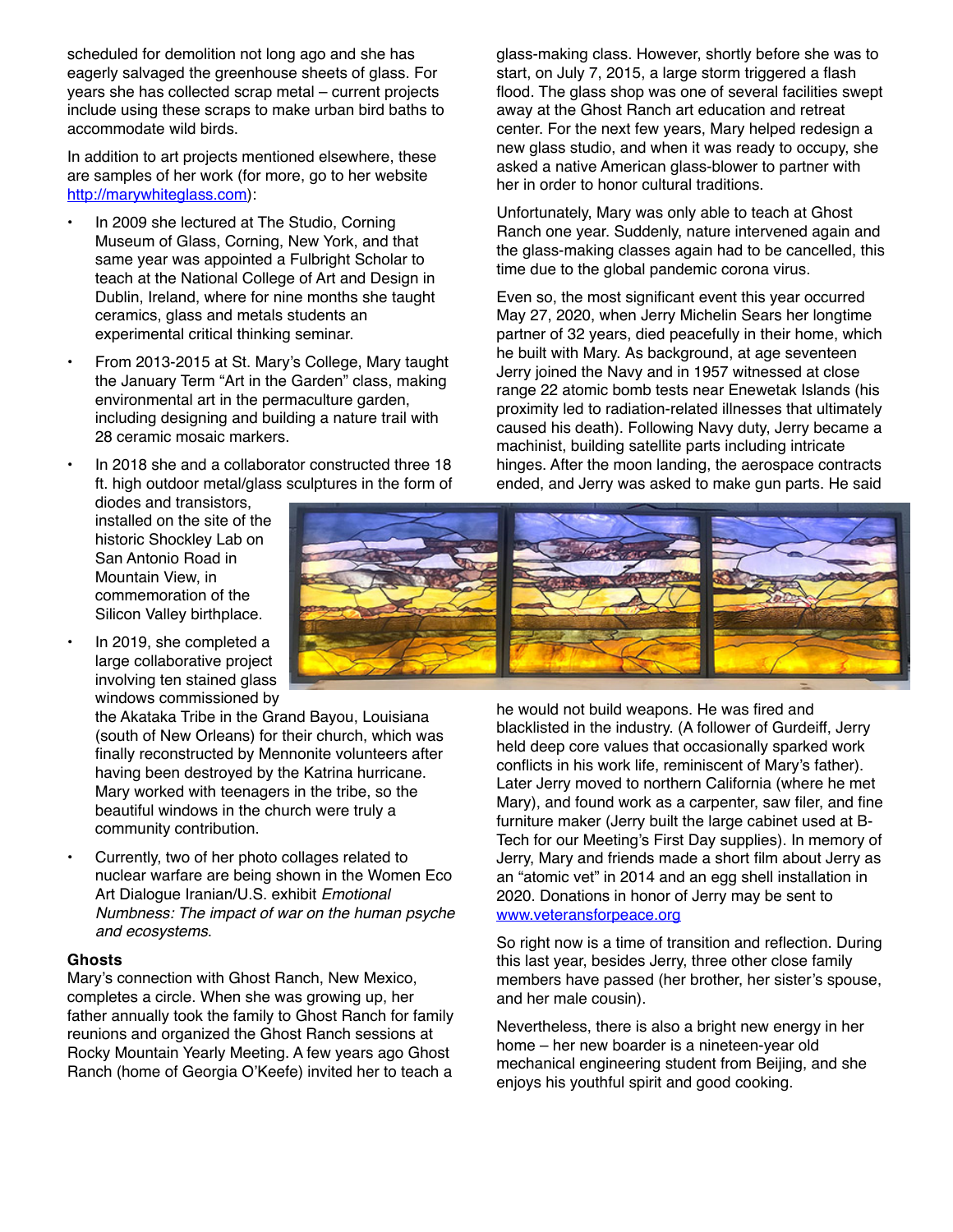## **Strawberry Creek Monthly Meeting Meeting for Worship on the Occasion of Business November 8, 2020 Minutes\***

## *\* These are draft minutes, pending corrections/approval at December business meeting.*

Meeting for Business opened at 11:50 a.m. with silent worship and was conducted via Zoom. Elizabeth Moses Strain clerked the meeting. 46 Friends were present. Phyllis Malandra shared the reflections of the Loaves and Fishes Committee on the advices and queries on Social and Civic Responsibility. The Clerk reviewed the agenda, which had been posted by the recording clerk to groups.io on November 6.

The Recording Clerk read the minutes for the October 11th, 2020 meeting for business. The minutes were approved with the following changes:

- A typo in the paragraph about the Community Sharing Fund (under new business) was corrected.
- Announcement: The discussion of reparations was sponsored by Care of the Meeting, Peace, Earthcare, and Social Witness, and Power, Privilege and Race. (After the meeting for business, Quaker Action Worship Group was added as an additional sponsor.)

## **Correspondence and Clerk's Business**

At the request of the clerk, per instructions from the meeting, the following committees brought forward members for an ad hoc committee to refine the plan for a Community Sharing Fund. The members will be Susan Burr (for Power, Privilege and Race), Stephen McNeil (for Care of the Meeting), Lari Keeler (for Mutual Care), Lee Douglas (for Finance), Nancy Wilkinson, as needed (Treasurer), and Larry Strain (for Peace, Earthcare and Social Witness.) Lari and Larry will co-convene the committee.

## **Old Business**

*Nominating* (James Hosley) Carl Magruder was approved as SCMM's representative to College Park Quarterly Meeting.

*Communications* (Ragni Larsen-Orta) Based on suggestions from the Meeting and its own deliberations, the committee presented a revised job description, with two changes. First, the following sentence was added to the section on the Committee's purpose: *The guidelines, and all of the committee's contributions to the community, are intended to increase love and justice, and inclusion of unspoken voices taking care to be sensitive to personally and culturally different ways of being and communicating*. Second, the description of the newsletter editor's tasks was made gender neutral.

## **New Business**

*Worship and Ministry* (Judith Schumacher-Jennings) The committee posted their proposed job description on groups.io on November 7. As she read through it, there were several comments. It was suggested that outreach be broadened to include publications such as UC Berkeley student paper (the Daily Californian), as well as the Oakland Post (which serves an African American readership.). The Committee will consider this suggestion and bring a new version for approval in December. Members with concerns should share them with the committee.

*Nominating* (James Hosley) Nancy Wilkinson and Philippa Barron were proposed as SCMM's representative and observer to Pacific Yearly Meeting, respectively. These names will be seasoned. Questions and concerns should be brought to the nominating committee.

*Finance Committee* (Richard Leath) The Committee presented a proposed budget for 2021, with alternate expense columns representing a continuing COVID lockdown and a return to in-person meetings. Since we expect to return to in-person meetings at some point in 2021, we anticipate that the real expenditures will fall between those two scenarios.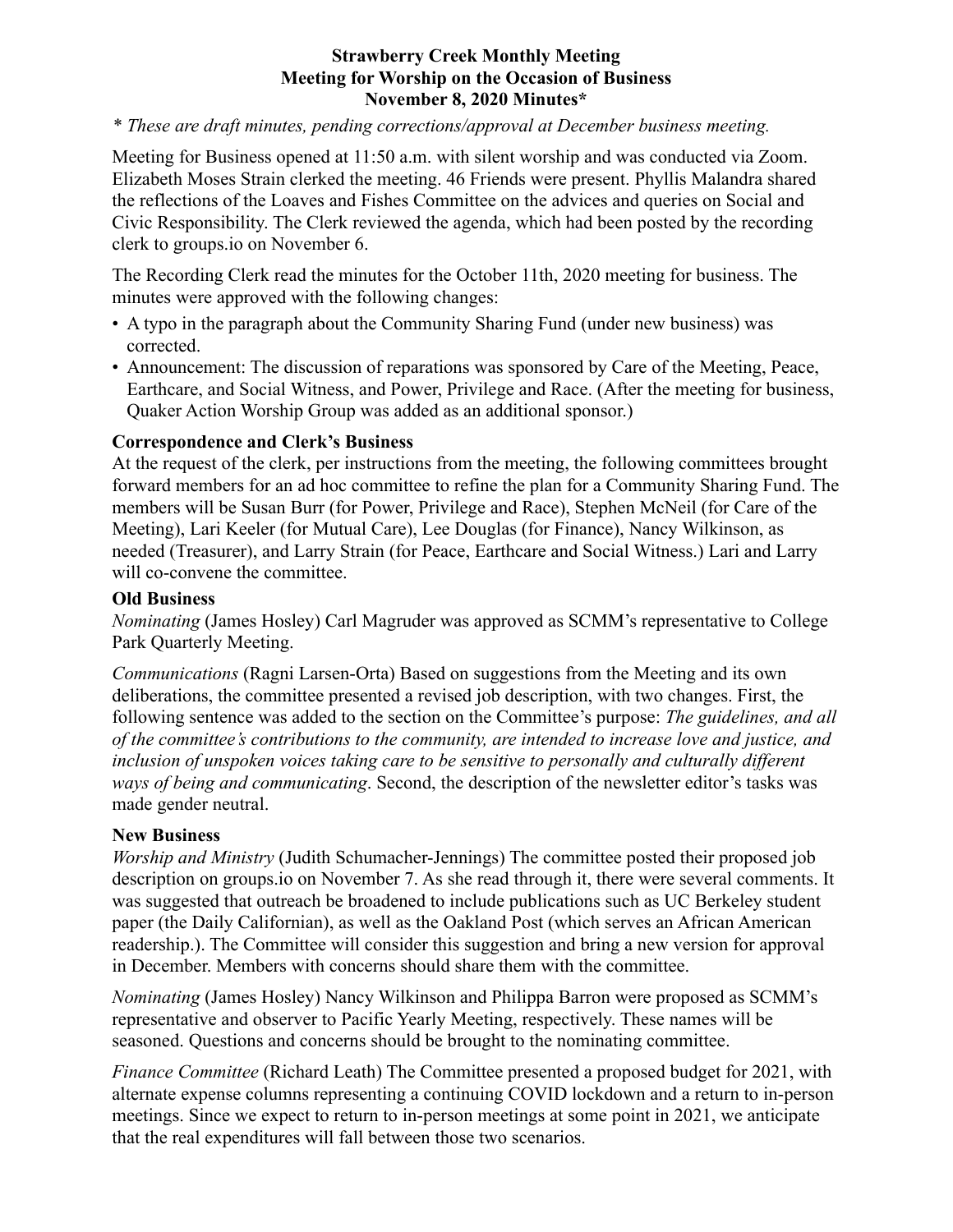In response to questions about when we would return to in-person meetings, Judith Schumacher Jennings spoke on behalf of the Worship and Ministry Committee. Because we are an older community, we want to exert the utmost caution. There is a lot of vacillation in health guidelines, and we don't want to return to in-person meeting until we are sure that it is safe, and we are confident that the lockdown will not be reimposed.

*Naming committee* (Jay Cash) The following names were proposed for the 2021 Nominating Committee:

Continuing from 2020

- James Hosley (additional 2 years), co-clerk
- Ralph Murphy (additional 1 year), co-clerk

New for 2021

- Patricia Dienstfrey (2 years)
- Josh Gallup (2 years)
- Laura Miller (2 years)
- Margaret Schneider (2 years)
- Mary White (1 year)
- Diane Wolcott (1 year)

These names will be seasoned until the December meeting for business. Friends who have concerns should speak with a member of the naming committee (Jay Cash, Rhea Farley, and Cindy Trueblood)

## **Reports**

*Mutual Care Committee* (Charlie Blanchard): Much of the committee's work is confidential. It considers concerns about individual members raised by committee members or by other Friends, and follows up with people who we haven't seen for a while. It also maintains a list of ready volunteers for such tasks as sending cards, driving, shopping, delivering meals. The list has not been updated since the end of 2019; you may be hearing from the Committee about your availability. The Committee recently reviewed its job description, and found no need for changes in function. They added language to explicitly reflect a perspective that had previously been implicit, which recognizes that our Meeting is not an isolated entity. Meeting is part of a larger world, not separated from it by a firm boundary. Meeting concerns may extend beyond the Meeting itself. Friends have sent Charlie helpful suggestions related to the new additions to the job description, which was circulated by groups.io on November 5th. Charlie will these suggestions to the committee for its consideration.

*Events committee* (Shelley Tannenbaum) The committee (Rhea Farley, and Shelley) with help from Barbara Birch, is planning a Twelfth Month gathering on zoom. It will take place December 12, 3:00 to 5:00. Look for more details on groups.io and in the newsletter.

## **Announcements**

- Next Meeting for Business will be December 13, 2020 at 11:50 a.m.
- Ragni Larsen-Orta will be communicating regarding Western Friend subscriptions via Groups.io.
- A discussion will be hosted by Power, Privilege, and Race after worship, at 11:50 a.m. Sunday, November 15. The topic will be "Deepening our awareness of That of God in everyone after the election."

Meeting closed with silent worship at 1:35.

Respectfully submitted, Elizabeth Moses-Strain, presiding clerk Beth Wrightson, alternate clerk, and Paul Jolly, recording clerk